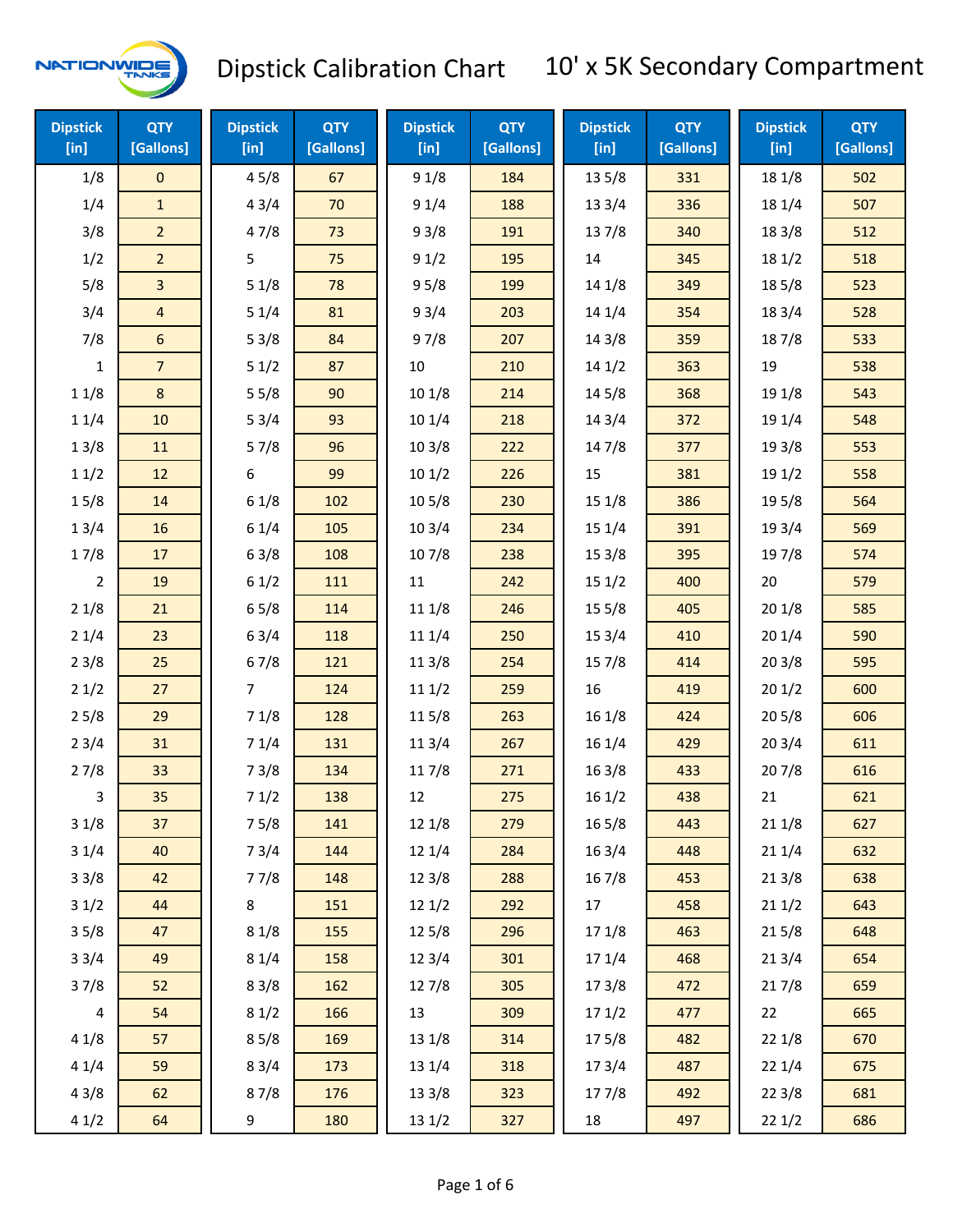

| <b>Dipstick</b><br>$[$ in] | <b>QTY</b><br>[Gallons] | <b>Dipstick</b><br>$[$ in] | <b>QTY</b><br>[Gallons] | <b>Dipstick</b><br>[in] | <b>QTY</b><br>[Gallons] | <b>Dipstick</b><br>$\overline{[}$ in] | <b>QTY</b><br>[Gallons] | <b>Dipstick</b><br>$[$ in] | <b>QTY</b><br>[Gallons] |
|----------------------------|-------------------------|----------------------------|-------------------------|-------------------------|-------------------------|---------------------------------------|-------------------------|----------------------------|-------------------------|
| 225/8                      | 692                     | 271/8                      | 896                     | 315/8                   | 1,113                   | 36 1/8                                | 1,341                   | 40 5/8                     | 1,576                   |
| 223/4                      | 697                     | 271/4                      | 902                     | 313/4                   | 1,120                   | 36 1/4                                | 1,347                   | 403/4                      | 1,583                   |
| 227/8                      | 703                     | 273/8                      | 908                     | 317/8                   | 1,126                   | 363/8                                 | 1,353                   | 407/8                      | 1,589                   |
| 23                         | 708                     | 271/2                      | 914                     | 32                      | 1,132                   | 361/2                                 | 1,360                   | 41                         | 1,596                   |
| 23 1/8                     | 714                     | 275/8                      | 920                     | 32 1/8                  | 1,138                   | 36 5/8                                | 1,366                   | 41 1/8                     | 1,603                   |
| 23 1/4                     | 719                     | 273/4                      | 926                     | 321/4                   | 1,144                   | 363/4                                 | 1,373                   | 41 1/4                     | 1,609                   |
| 23 3/8                     | 725                     | 277/8                      | 932                     | 323/8                   | 1,151                   | 367/8                                 | 1,379                   | 413/8                      | 1,616                   |
| 231/2                      | 730                     | 28                         | 938                     | 321/2                   | 1,157                   | 37                                    | 1,386                   | 411/2                      | 1,623                   |
| 235/8                      | 736                     | 28 1/8                     | 944                     | $32\,5/8$               | 1,163                   | 37 1/8                                | 1,392                   | 41 5/8                     | 1,629                   |
| 233/4                      | 742                     | 28 1/4                     | 950                     | 323/4                   | 1,169                   | 371/4                                 | 1,399                   | 41 3/4                     | 1,636                   |
| 237/8                      | 747                     | 28 3/8                     | 956                     | 327/8                   | 1,176                   | 373/8                                 | 1,405                   | 417/8                      | 1,643                   |
| 24                         | 753                     | 281/2                      | 961                     | 33                      | 1,182                   | 371/2                                 | 1,412                   | 42                         | 1,649                   |
| 24 1/8                     | 758                     | 28 5/8                     | 967                     | 331/8                   | 1,188                   | 375/8                                 | 1,418                   | 42 1/8                     | 1,656                   |
| 24 1/4                     | 764                     | 28 3/4                     | 973                     | 33 1/4                  | 1,194                   | 37 3/4                                | 1,425                   | 42 1/4                     | 1,663                   |
| 24 3/8                     | 770                     | 287/8                      | 979                     | 33 3/8                  | 1,201                   | 377/8                                 | 1,431                   | 42 3/8                     | 1,669                   |
| 241/2                      | 775                     | 29                         | 985                     | 331/2                   | 1,207                   | 38                                    | 1,438                   | 421/2                      | 1,676                   |
| 245/8                      | 781                     | 29 1/8                     | 991                     | 33 5/8                  | 1,213                   | 38 1/8                                | 1,444                   | 42 5/8                     | 1,683                   |
| 24 3/4                     | 787                     | 29 1/4                     | 997                     | 33 3/4                  | 1,220                   | 38 1/4                                | 1,451                   | 42 3/4                     | 1,690                   |
| 24 7/8                     | 792                     | 293/8                      | 1,003                   | 337/8                   | 1,226                   | 38 3/8                                | 1,457                   | 42 7/8                     | 1,696                   |
| 25                         | 798                     | 29 1/2                     | 1,010                   | 34                      | 1,232                   | 38 1/2                                | 1,464                   | 43                         | 1,703                   |
| 251/8                      | 804                     | 29 5/8                     | 1,016                   | 34 1/8                  | 1,238                   | 38 5/8                                | 1,470                   | 43 1/8                     | 1,710                   |
| 251/4                      | 809                     | 29 3/4                     | 1,022                   | 34 1/4                  | 1,245                   | 38 3/4                                | 1,477                   | 43 1/4                     | 1,716                   |
| 253/8                      | 815                     | 29 7/8                     | 1,028                   | 34 3/8                  | 1,251                   | 387/8                                 | 1,484                   | 43 3/8                     | 1,723                   |
| 251/2                      | 821                     | 30                         | 1,034                   | 341/2                   | 1,258                   | 39                                    | 1,490                   | 431/2                      | 1,730                   |
| 255/8                      | 827                     | 301/8                      | 1,040                   | 34 5/8                  | 1,264                   | 39 1/8                                | 1,497                   | 43 5/8                     | 1,737                   |
| 253/4                      | 832                     | 30 1/4                     | 1,046                   | 34 3/4                  | 1,270                   | 39 1/4                                | 1,503                   | 43 3/4                     | 1,743                   |
| 257/8                      | 838                     | 303/8                      | 1,052                   | 347/8                   | 1,277                   | 39 3/8                                | 1,510                   | 437/8                      | 1,750                   |
| 26                         | 844                     | 301/2                      | 1,058                   | 35                      | 1,283                   | 39 1/2                                | 1,516                   | 44                         | 1,757                   |
| 261/8                      | 850                     | 305/8                      | 1,064                   | 35 1/8                  | 1,289                   | 39 5/8                                | 1,523                   | 44 1/8                     | 1,764                   |
| 26 1/4                     | 856                     | 303/4                      | 1,070                   | 35 1/4                  | 1,296                   | 39 3/4                                | 1,530                   | 44 1/4                     | 1,770                   |
| 26 3/8                     | 861                     | 307/8                      | 1,076                   | 35 3/8                  | 1,302                   | 397/8                                 | 1,536                   | 44 3/8                     | 1,777                   |
| 261/2                      | 867                     | 31                         | 1,083                   | 351/2                   | 1,309                   | 40                                    | 1,543                   | 44 1/2                     | 1,784                   |
| 265/8                      | 873                     | 31 1/8                     | 1,089                   | $35\,5/8$               | 1,315                   | 40 1/8                                | 1,550                   | 44 5/8                     | 1,791                   |
| 263/4                      | 879                     | 31 1/4                     | 1,095                   | 353/4                   | 1,321                   | 40 1/4                                | 1,556                   | 44 3/4                     | 1,798                   |
| 267/8                      | 885                     | 313/8                      | 1,101                   | 357/8                   | 1,328                   | 40 3/8                                | 1,563                   | 447/8                      | 1,804                   |
| 27                         | 891                     | 31 1/2                     | 1,107                   | 36                      | 1,334                   | 40 1/2                                | 1,569                   | 45                         | 1,811                   |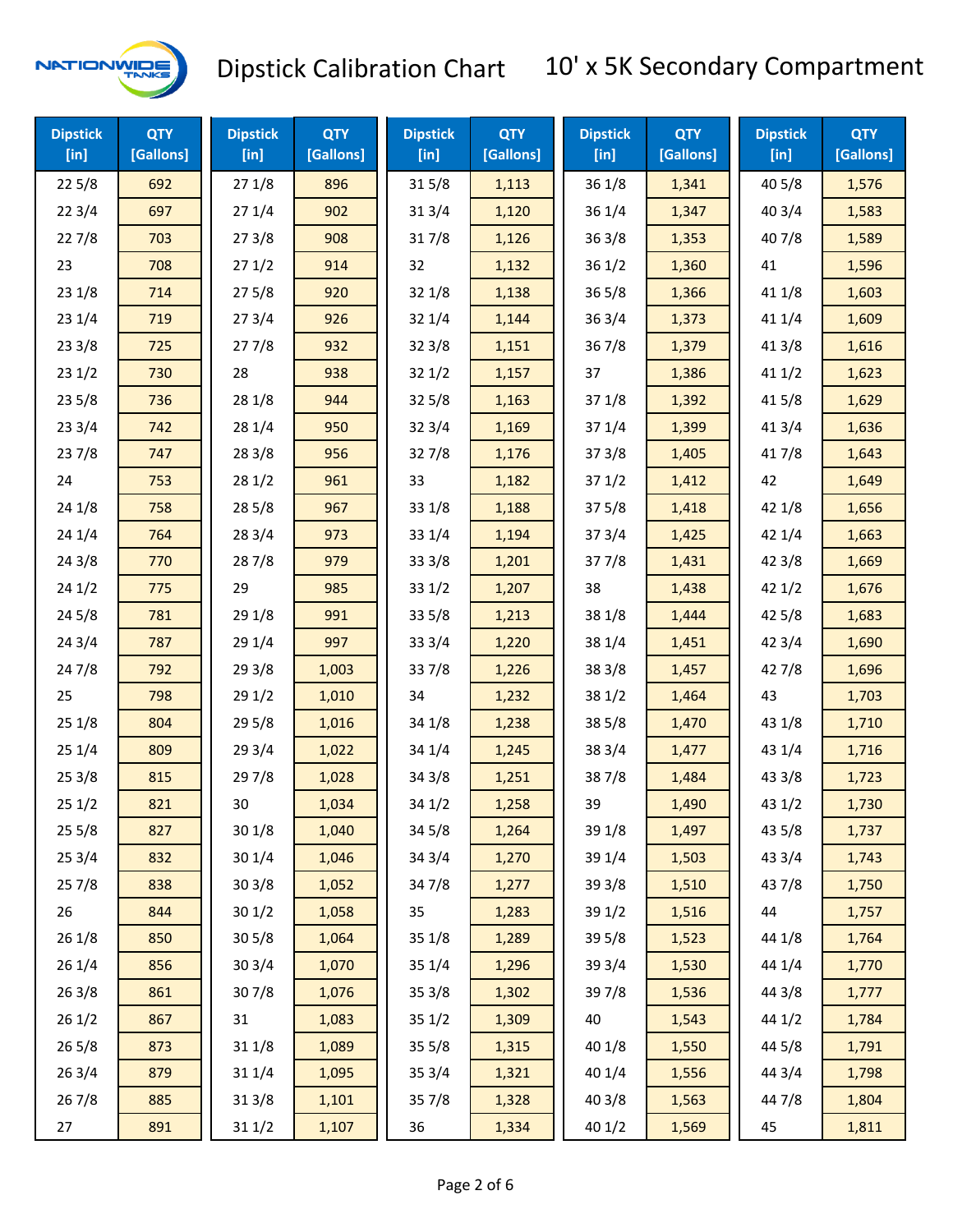

| <b>Dipstick</b><br>$[$ in] | <b>QTY</b><br>[Gallons] | <b>Dipstick</b><br>$[$ in] | <b>QTY</b><br>[Gallons] | <b>Dipstick</b><br>$[$ in] | <b>QTY</b><br>[Gallons] | <b>Dipstick</b><br>$[$ in] | <b>QTY</b><br>[Gallons] | <b>Dipstick</b><br>$[$ in] | <b>QTY</b><br>[Gallons] |
|----------------------------|-------------------------|----------------------------|-------------------------|----------------------------|-------------------------|----------------------------|-------------------------|----------------------------|-------------------------|
| 45 1/8                     | 1,818                   | 49 5/8                     | 2,065                   | 54 1/8                     | 2,315                   | 58 5/8                     | 2,567                   | 63 1/8                     | 2,819                   |
| 45 1/4                     | 1,825                   | 49 3/4                     | 2,072                   | 54 1/4                     | 2,322                   | 58 3/4                     | 2,574                   | 63 1/4                     | 2,826                   |
| 45 3/8                     | 1,832                   | 49 7/8                     | 2,078                   | 54 3/8                     | 2,329                   | 587/8                      | 2,581                   | 63 3/8                     | 2,833                   |
| 45 1/2                     | 1,838                   | 50                         | 2,085                   | 541/2                      | 2,336                   | 59                         | 2,588                   | 63 1/2                     | 2,840                   |
| 45 5/8                     | 1,845                   | 50 1/8                     | 2,092                   | 54 5/8                     | 2,343                   | 59 1/8                     | 2,595                   | 63 5/8                     | 2,847                   |
| 453/4                      | 1,852                   | 501/4                      | 2,099                   | 54 3/4                     | 2,350                   | 59 1/4                     | 2,602                   | 63 3/4                     | 2,854                   |
| 45 7/8                     | 1,859                   | 503/8                      | 2,106                   | 547/8                      | 2,357                   | 59 3/8                     | 2,609                   | 637/8                      | 2,861                   |
| 46                         | 1,866                   | 501/2                      | 2,113                   | 55                         | 2,364                   | 59 1/2                     | 2,616                   | 64                         | 2,868                   |
| 46 1/8                     | 1,872                   | 505/8                      | 2,120                   | 55 1/8                     | 2,371                   | 59 5/8                     | 2,623                   | 64 1/8                     | 2,875                   |
| 46 1/4                     | 1,879                   | 503/4                      | 2,127                   | 55 1/4                     | 2,378                   | 59 3/4                     | 2,630                   | 64 1/4                     | 2,882                   |
| 46 3/8                     | 1,886                   | 507/8                      | 2,134                   | 55 3/8                     | 2,385                   | 597/8                      | 2,637                   | 64 3/8                     | 2,889                   |
| 46 1/2                     | 1,893                   | 51                         | 2,141                   | 551/2                      | 2,392                   | 60                         | 2,644                   | 64 1/2                     | 2,896                   |
| 46 5/8                     | 1,900                   | 51 1/8                     | 2,148                   | 55 5/8                     | 2,399                   | 60 1/8                     | 2,651                   | 64 5/8                     | 2,903                   |
| 46 3/4                     | 1,907                   | 51 1/4                     | 2,155                   | 55 3/4                     | 2,406                   | 60 1/4                     | 2,658                   | 64 3/4                     | 2,910                   |
| 46 7/8                     | 1,913                   | 513/8                      | 2,162                   | 55 7/8                     | 2,413                   | 603/8                      | 2,665                   | 64 7/8                     | 2,917                   |
| 47                         | 1,920                   | 511/2                      | 2,169                   | 56                         | 2,420                   | 601/2                      | 2,672                   | 65                         | 2,924                   |
| 47 1/8                     | 1,927                   | 515/8                      | 2,175                   | 56 1/8                     | 2,427                   | 60 5/8                     | 2,679                   | 65 1/8                     | 2,931                   |
| 47 1/4                     | 1,934                   | 513/4                      | 2,182                   | 56 1/4                     | 2,434                   | 60 3/4                     | 2,686                   | 65 1/4                     | 2,938                   |
| 47 3/8                     | 1,941                   | 517/8                      | 2,189                   | 56 3/8                     | 2,441                   | 607/8                      | 2,693                   | 65 3/8                     | 2,945                   |
| 471/2                      | 1,948                   | 52                         | 2,196                   | 56 1/2                     | 2,448                   | 61                         | 2,700                   | 65 1/2                     | 2,952                   |
| 475/8                      | 1,955                   | 521/8                      | 2,203                   | 56 5/8                     | 2,455                   | 61 1/8                     | 2,707                   | 65 5/8                     | 2,959                   |
| 47 3/4                     | 1,961                   | 52 1/4                     | 2,210                   | 56 3/4                     | 2,462                   | 61 1/4                     | 2,714                   | 65 3/4                     | 2,966                   |
| 477/8                      | 1,968                   | 523/8                      | 2,217                   | 567/8                      | 2,469                   | 61 3/8                     | 2,721                   | 65 7/8                     | 2,973                   |
| 48                         | 1,975                   | 521/2                      | 2,224                   | 57                         | 2,476                   | 611/2                      | 2,728                   | 66                         | 2,980                   |
| 48 1/8                     | 1,982                   | 525/8                      | 2,231                   | 57 1/8                     | 2,483                   | 615/8                      | 2,735                   | 66 1/8                     | 2,987                   |
| 48 1/4                     | 1,989                   | 52 3/4                     | 2,238                   | 57 1/4                     | 2,490                   | 613/4                      | 2,742                   | 66 1/4                     | 2,994                   |
| 48 3/8                     | 1,996                   | 527/8                      | 2,245                   | 57 3/8                     | 2,497                   | 617/8                      | 2,749                   | 66 3/8                     | 3,001                   |
| 48 1/2                     | 2,003                   | 53                         | 2,252                   | 571/2                      | 2,504                   | 62                         | 2,756                   | 66 1/2                     | 3,008                   |
| 48 5/8                     | 2,009                   | 53 1/8                     | 2,259                   | 57 5/8                     | 2,511                   | 62 1/8                     | 2,763                   | 66 5/8                     | 3,015                   |
| 48 3/4                     | 2,016                   | 53 1/4                     | 2,266                   | 573/4                      | 2,518                   | 62 1/4                     | 2,770                   | 66 3/4                     | 3,022                   |
| 487/8                      | 2,023                   | 53 3/8                     | 2,273                   | 577/8                      | 2,525                   | 62 3/8                     | 2,777                   | 667/8                      | 3,029                   |
| 49                         | 2,030                   | 53 1/2                     | 2,280                   | 58                         | 2,532                   | 621/2                      | 2,784                   | 67                         | 3,036                   |
| 49 1/8                     | 2,037                   | 53 5/8                     | 2,287                   | 58 1/8                     | 2,539                   | 62 5/8                     | 2,791                   | 671/8                      | 3,043                   |
| 49 1/4                     | 2,044                   | 53 3/4                     | 2,294                   | 58 1/4                     | 2,546                   | 62 3/4                     | 2,798                   | 67 1/4                     | 3,050                   |
| 49 3/8                     | 2,051                   | 537/8                      | 2,301                   | 58 3/8                     | 2,553                   | 627/8                      | 2,805                   | 673/8                      | 3,057                   |
| 49 1/2                     | 2,058                   | 54                         | 2,308                   | 58 1/2                     | 2,560                   | 63                         | 2,812                   | 67 1/2                     | 3,064                   |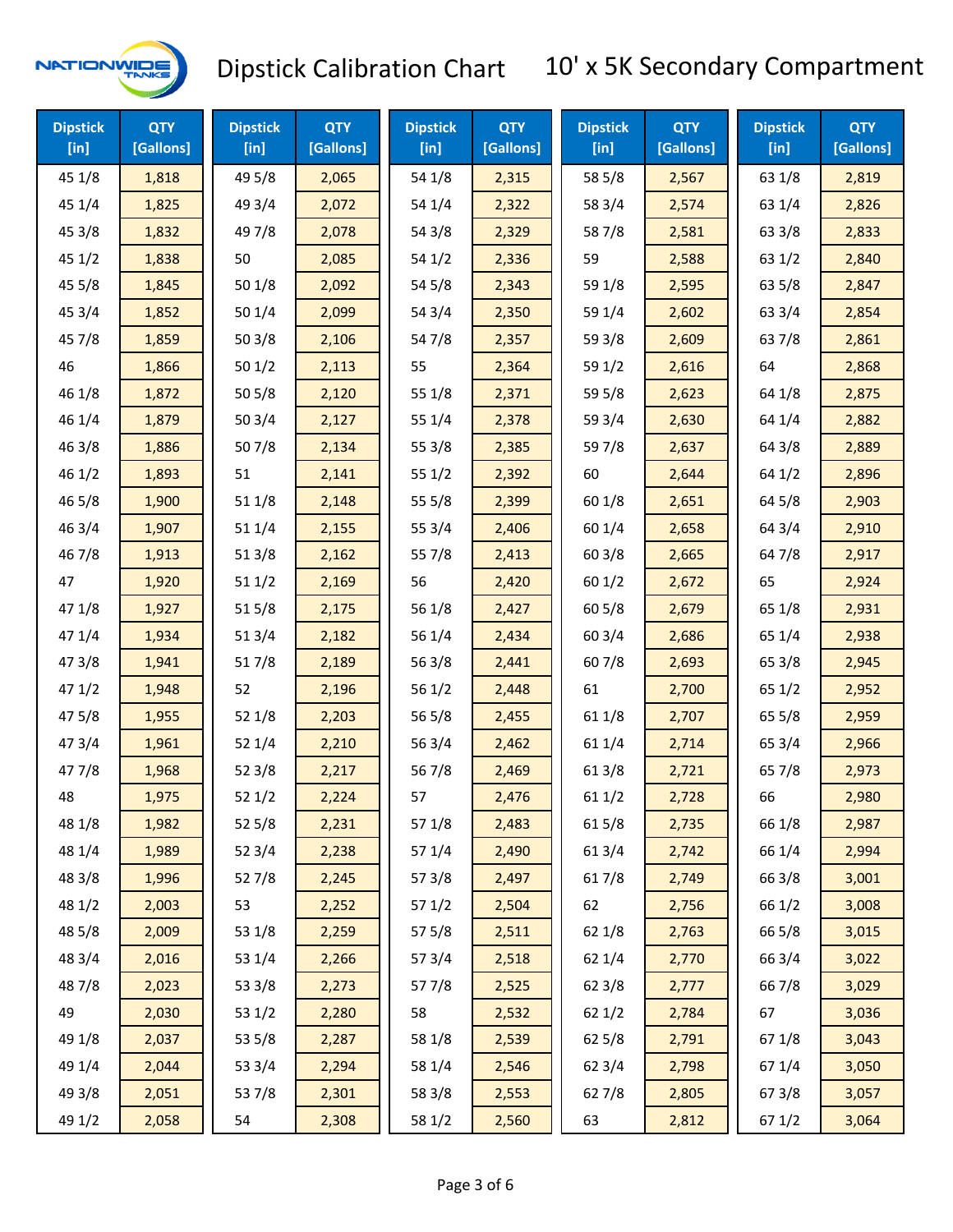

| <b>Dipstick</b><br>$[$ in] | <b>QTY</b><br>[Gallons] | <b>Dipstick</b><br>$[$ in] | <b>QTY</b><br>[Gallons] | <b>Dipstick</b><br>[in] | <b>QTY</b><br>[Gallons] | <b>Dipstick</b><br>$[$ in] | <b>QTY</b><br>[Gallons] | <b>Dipstick</b><br>$[$ in] | <b>QTY</b><br>[Gallons] |
|----------------------------|-------------------------|----------------------------|-------------------------|-------------------------|-------------------------|----------------------------|-------------------------|----------------------------|-------------------------|
| 67 5/8                     | 3,070                   | 72 1/8                     | 3,319                   | 765/8                   | 3,564                   | 81 1/8                     | 3,804                   | 855/8                      | 4,037                   |
| 67 3/4                     | 3,077                   | 72 1/4                     | 3,326                   | 763/4                   | 3,571                   | 81 1/4                     | 3,811                   | 85 3/4                     | 4,043                   |
| 67 7/8                     | 3,084                   | 72 3/8                     | 3,333                   | 767/8                   | 3,578                   | 81 3/8                     | 3,817                   | 857/8                      | 4,049                   |
| 68                         | 3,091                   | 721/2                      | 3,340                   | 77                      | 3,585                   | 81 1/2                     | 3,824                   | 86                         | 4,056                   |
| 68 1/8                     | 3,098                   | 725/8                      | 3,347                   | 77 1/8                  | 3,591                   | 815/8                      | 3,830                   | 86 1/8                     | 4,062                   |
| 68 1/4                     | 3,105                   | 72 3/4                     | 3,354                   | 77 1/4                  | 3,598                   | 813/4                      | 3,837                   | 86 1/4                     | 4,068                   |
| 68 3/8                     | 3,112                   | 727/8                      | 3,361                   | 77 3/8                  | 3,605                   | 817/8                      | 3,843                   | 86 3/8                     | 4,074                   |
| 68 1/2                     | 3,119                   | 73                         | 3,367                   | 771/2                   | 3,612                   | 82                         | 3,850                   | 86 1/2                     | 4,081                   |
| 68 5/8                     | 3,126                   | 73 1/8                     | 3,374                   | 775/8                   | 3,618                   | 82 1/8                     | 3,856                   | 86 5/8                     | 4,087                   |
| 68 3/4                     | 3,133                   | 73 1/4                     | 3,381                   | 773/4                   | 3,625                   | 82 1/4                     | 3,863                   | 86 3/4                     | 4,093                   |
| 687/8                      | 3,140                   | 73 3/8                     | 3,388                   | 777/8                   | 3,632                   | 823/8                      | 3,869                   | 867/8                      | 4,100                   |
| 69                         | 3,147                   | 73 1/2                     | 3,395                   | 78                      | 3,638                   | 82 1/2                     | 3,876                   | 87                         | 4,106                   |
| 69 1/8                     | 3,154                   | 73 5/8                     | 3,402                   | 78 1/8                  | 3,645                   | 82 5/8                     | 3,882                   | 871/8                      | 4,112                   |
| 69 1/4                     | 3,161                   | 73 3/4                     | 3,408                   | 78 1/4                  | 3,652                   | 82 3/4                     | 3,889                   | 87 1/4                     | 4,118                   |
| 69 3/8                     | 3,168                   | 737/8                      | 3,415                   | 78 3/8                  | 3,658                   | 827/8                      | 3,895                   | 87 3/8                     | 4,125                   |
| 69 1/2                     | 3,175                   | 74                         | 3,422                   | 78 1/2                  | 3,665                   | 83                         | 3,902                   | 871/2                      | 4,131                   |
| 69 5/8                     | 3,182                   | 74 1/8                     | 3,429                   | 78 5/8                  | 3,672                   | 83 1/8                     | 3,908                   | 875/8                      | 4,137                   |
| 69 3/4                     | 3,188                   | 74 1/4                     | 3,436                   | 78 3/4                  | 3,678                   | 83 1/4                     | 3,915                   | 87 3/4                     | 4,143                   |
| 697/8                      | 3,195                   | 74 3/8                     | 3,443                   | 787/8                   | 3,685                   | 83 3/8                     | 3,921                   | 877/8                      | 4,149                   |
| 70                         | 3,202                   | 74 1/2                     | 3,449                   | 79                      | 3,692                   | 83 1/2                     | 3,928                   | 88                         | 4,156                   |
| 70 1/8                     | 3,209                   | 74 5/8                     | 3,456                   | 79 1/8                  | 3,698                   | 83 5/8                     | 3,934                   | 88 1/8                     | 4,162                   |
| 70 1/4                     | 3,216                   | 74 3/4                     | 3,463                   | 79 1/4                  | 3,705                   | 83 3/4                     | 3,941                   | 88 1/4                     | 4,168                   |
| 70 3/8                     | 3,223                   | 74 7/8                     | 3,470                   | 79 3/8                  | 3,712                   | 837/8                      | 3,947                   | 88 3/8                     | 4,174                   |
| 70 1/2                     | 3,230                   | 75                         | 3,477                   | 79 1/2                  | 3,718                   | 84                         | 3,954                   | 88 1/2                     | 4,180                   |
| 70 5/8                     | 3,237                   | 75 1/8                     | 3,483                   | 79 5/8                  | 3,725                   | 84 1/8                     | 3,960                   | 88 5/8                     | 4,187                   |
| 70 3/4                     | 3,244                   | 75 1/4                     | 3,490                   | 79 3/4                  | 3,732                   | 84 1/4                     | 3,966                   | 88 3/4                     | 4,193                   |
| 70 7/8                     | 3,251                   | 75 3/8                     | 3,497                   | 79 7/8                  | 3,738                   | 84 3/8                     | 3,973                   | 887/8                      | 4,199                   |
| 71                         | 3,258                   | 75 1/2                     | 3,504                   | 80                      | 3,745                   | 84 1/2                     | 3,979                   | 89                         | 4,205                   |
| 71 1/8                     | 3,264                   | 75 5/8                     | 3,510                   | 80 1/8                  | 3,751                   | 84 5/8                     | 3,986                   | 89 1/8                     | 4,211                   |
| 71 1/4                     | 3,271                   | 75 3/4                     | 3,517                   | 80 1/4                  | 3,758                   | 84 3/4                     | 3,992                   | 89 1/4                     | 4,217                   |
| 713/8                      | 3,278                   | 75 7/8                     | 3,524                   | 80 3/8                  | 3,765                   | 847/8                      | 3,998                   | 89 3/8                     | 4,223                   |
| 71 1/2                     | 3,285                   | 76                         | 3,531                   | 80 1/2                  | 3,771                   | 85                         | 4,005                   | 89 1/2                     | 4,230                   |
| 715/8                      | 3,292                   | 76 1/8                     | 3,537                   | 80 5/8                  | 3,778                   | 85 1/8                     | 4,011                   | 89 5/8                     | 4,236                   |
| 713/4                      | 3,299                   | 76 1/4                     | 3,544                   | 80 3/4                  | 3,784                   | 85 1/4                     | 4,017                   | 89 3/4                     | 4,242                   |
| 717/8                      | 3,306                   | 763/8                      | 3,551                   | 807/8                   | 3,791                   | 85 3/8                     | 4,024                   | 897/8                      | 4,248                   |
| 72                         | 3,313                   | 76 1/2                     | 3,558                   | 81                      | 3,797                   | 85 1/2                     | 4,030                   | 90                         | 4,254                   |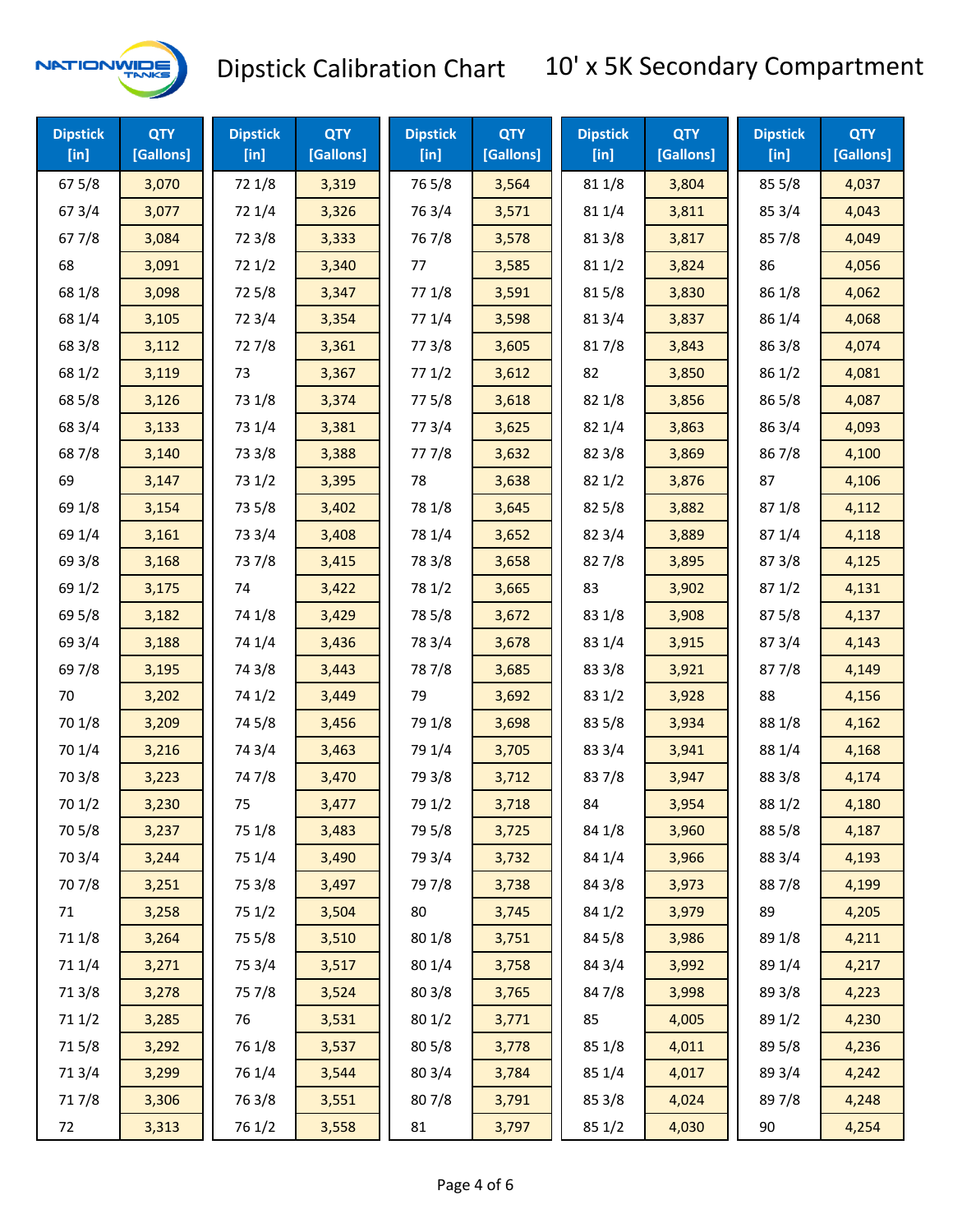

| <b>Dipstick</b><br>$[$ in] | <b>QTY</b><br>[Gallons] | <b>Dipstick</b><br>$[$ in] | <b>QTY</b><br>[Gallons] | <b>Dipstick</b><br>$[$ in] | <b>QTY</b><br>[Gallons] | <b>Dipstick</b><br>$[$ in] | <b>QTY</b><br>[Gallons] | <b>Dipstick</b><br>$[$ in] | <b>QTY</b><br>[Gallons] |
|----------------------------|-------------------------|----------------------------|-------------------------|----------------------------|-------------------------|----------------------------|-------------------------|----------------------------|-------------------------|
| 90 1/8                     | 4,260                   | 94 5/8                     | 4,472                   | 99 1/8                     | 4,671                   | 103 5/8                    | 4,854                   | 108 1/8                    | 5,017                   |
| 90 1/4                     | 4,266                   | 94 3/4                     | 4,478                   | 99 1/4                     | 4,677                   | 103 3/4                    | 4,859                   | 108 1/4                    | 5,021                   |
| 903/8                      | 4,272                   | 947/8                      | 4,484                   | 99 3/8                     | 4,682                   | 103 7/8                    | 4,864                   | 108 3/8                    | 5,025                   |
| 90 1/2                     | 4,278                   | 95                         | 4,490                   | 99 1/2                     | 4,687                   | 104                        | 4,869                   | 108 1/2                    | 5,029                   |
| 905/8                      | 4,284                   | 95 1/8                     | 4,495                   | 99 5/8                     | 4,693                   | 1041/8                     | 4,873                   | 108 5/8                    | 5,033                   |
| 90 3/4                     | 4,290                   | 95 1/4                     | 4,501                   | 99 3/4                     | 4,698                   | 104 1/4                    | 4,878                   | 108 3/4                    | 5,037                   |
| 907/8                      | 4,296                   | 95 3/8                     | 4,507                   | 997/8                      | 4,703                   | 104 3/8                    | 4,883                   | 108 7/8                    | 5,041                   |
| 91                         | 4,302                   | 95 1/2                     | 4,512                   | 100                        | 4,708                   | $104 \frac{1}{2}$          | 4,887                   | 109                        | 5,046                   |
| 91 1/8                     | 4,308                   | 95 5/8                     | 4,518                   | 100 1/8                    | 4,714                   | 104 5/8                    | 4,892                   | 109 1/8                    | 5,050                   |
| 91 1/4                     | 4,314                   | 95 3/4                     | 4,524                   | 100 1/4                    | 4,719                   | 104 3/4                    | 4,897                   | 109 1/4                    | 5,054                   |
| 91 3/8                     | 4,320                   | 95 7/8                     | 4,529                   | 100 3/8                    | 4,724                   | 104 7/8                    | 4,902                   | 109 3/8                    | 5,058                   |
| 911/2                      | 4,326                   | 96                         | 4,535                   | 1001/2                     | 4,729                   | 105                        | 4,906                   | 109 1/2                    | 5,062                   |
| 915/8                      | 4,332                   | 96 1/8                     | 4,540                   | 100 5/8                    | 4,734                   | 105 1/8                    | 4,911                   | 109 5/8                    | 5,065                   |
| 913/4                      | 4,338                   | 96 1/4                     | 4,546                   | 100 3/4                    | 4,740                   | 105 1/4                    | 4,915                   | 109 3/4                    | 5,069                   |
| 917/8                      | 4,344                   | 96 3/8                     | 4,552                   | 100 7/8                    | 4,745                   | 105 3/8                    | 4,920                   | 109 7/8                    | 5,073                   |
| 92                         | 4,350                   | 96 1/2                     | 4,557                   | 101                        | 4,750                   | 1051/2                     | 4,925                   | 110                        | 5,077                   |
| 92 1/8                     | 4,356                   | 96 5/8                     | 4,563                   | 101 1/8                    | 4,755                   | 105 5/8                    | 4,929                   | 110 1/8                    | 5,081                   |
| 92 1/4                     | 4,362                   | 96 3/4                     | 4,568                   | 101 1/4                    | 4,760                   | 105 3/4                    | 4,934                   | 110 1/4                    | 5,085                   |
| 92 3/8                     | 4,368                   | 96 7/8                     | 4,574                   | 101 3/8                    | 4,765                   | 105 7/8                    | 4,938                   | 110 3/8                    | 5,089                   |
| 92 1/2                     | 4,374                   | 97                         | 4,579                   | 1011/2                     | 4,770                   | 106                        | 4,943                   | 110 1/2                    | 5,093                   |
| 92 5/8                     | 4,380                   | 97 1/8                     | 4,585                   | 101 5/8                    | 4,775                   | 106 1/8                    | 4,947                   | 110 5/8                    | 5,096                   |
| 92 3/4                     | 4,385                   | 97 1/4                     | 4,590                   | 101 3/4                    | 4,780                   | 106 1/4                    | 4,952                   | 110 3/4                    | 5,100                   |
| 927/8                      | 4,391                   | 973/8                      | 4,596                   | 101 7/8                    | 4,785                   | 106 3/8                    | 4,956                   | 110 7/8                    | 5,104                   |
| 93                         | 4,397                   | 971/2                      | 4,601                   | 102                        | 4,790                   | 106 1/2                    | 4,961                   | 111                        | 5,107                   |
| 93 1/8                     | 4,403                   | 975/8                      | 4,607                   | 102 1/8                    | 4,795                   | 106 5/8                    | 4,965                   | 111 1/8                    | 5,111                   |
| 93 1/4                     | 4,409                   | 973/4                      | 4,612                   | 102 1/4                    | 4,800                   | 106 3/4                    | 4,969                   | 111 1/4                    | 5,115                   |
| 93 3/8                     | 4,415                   | 977/8                      | 4,618                   | 102 3/8                    | 4,805                   | 106 7/8                    | 4,974                   | 111 3/8                    | 5,118                   |
| 93 1/2                     | 4,420                   | 98                         | 4,623                   | 102 1/2                    | 4,810                   | 107                        | 4,978                   | 1111/2                     | 5,122                   |
| 93 5/8                     | 4,426                   | 98 1/8                     | 4,629                   | 102 5/8                    | 4,815                   | 107 1/8                    | 4,983                   | 1115/8                     | 5,126                   |
| 93 3/4                     | 4,432                   | 98 1/4                     | 4,634                   | 102 3/4                    | 4,820                   | 107 1/4                    | 4,987                   | 111 3/4                    | 5,129                   |
| 937/8                      | 4,438                   | 98 3/8                     | 4,639                   | 102 7/8                    | 4,825                   | 1073/8                     | 4,991                   | 111 7/8                    | 5,133                   |
| 94                         | 4,444                   | 98 1/2                     | 4,645                   | 103                        | 4,830                   | 1071/2                     | 4,995                   | 112                        | 5,136                   |
| 94 1/8                     | 4,449                   | 98 5/8                     | 4,650                   | 103 1/8                    | 4,835                   | 1075/8                     | 5,000                   | 112 1/8                    | 5,140                   |
| 94 1/4                     | 4,455                   | 98 3/4                     | 4,655                   | 103 1/4                    | 4,840                   | 107 3/4                    | 5,004                   | 112 1/4                    | 5,143                   |
| 94 3/8                     | 4,461                   | 987/8                      | 4,661                   | 103 3/8                    | 4,845                   | 1077/8                     | 5,008                   | 112 3/8                    | 5,147                   |
| 94 1/2                     | 4,467                   | 99                         | 4,666                   | 103 1/2                    | 4,849                   | 108                        | 5,012                   | 112 1/2                    | 5,150                   |